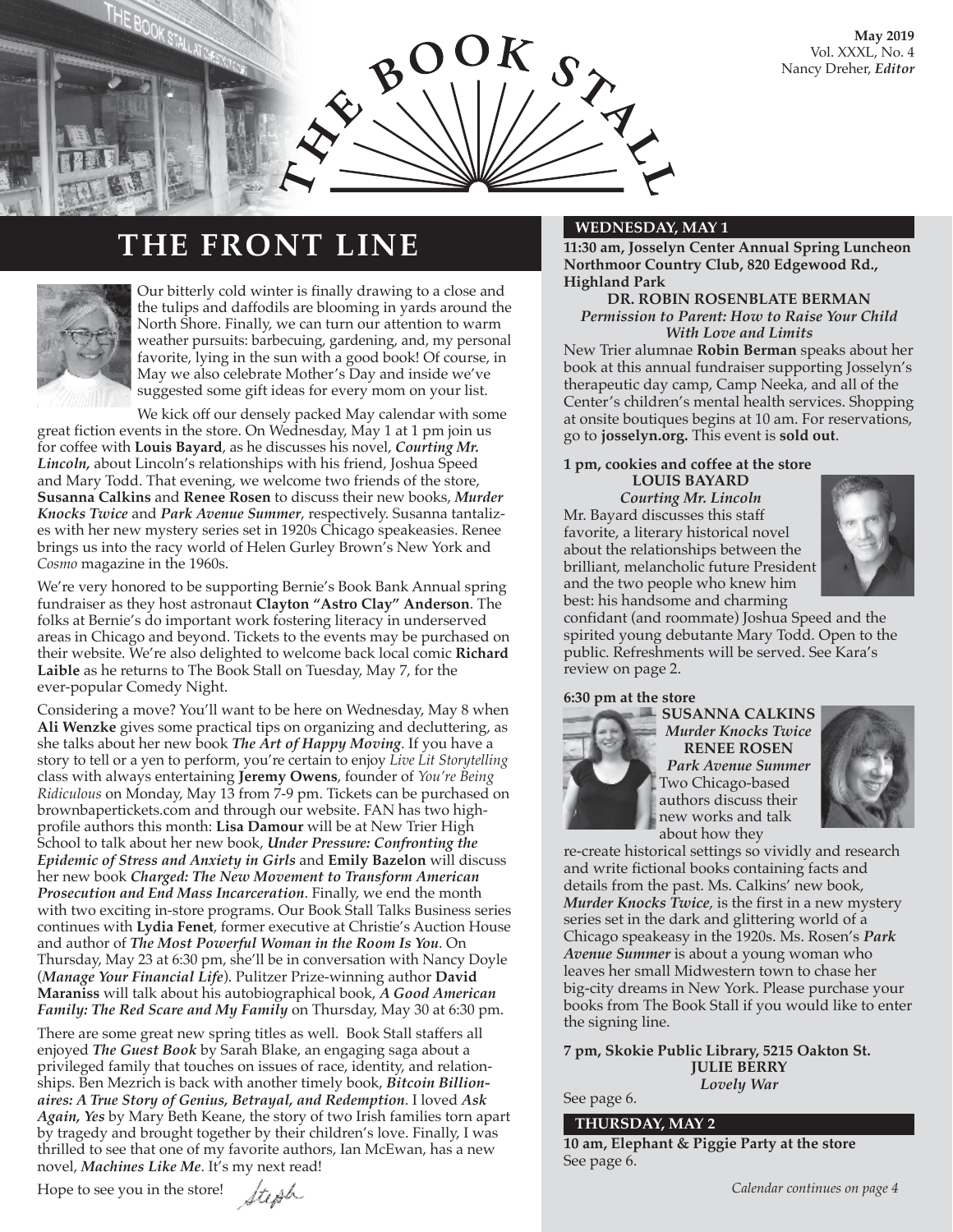## **THE INSIDE LINE**

#### **KARA GAGLIARDI**



*Courting Mr. Lincoln* (\$27.95). Louis Bayard's new novel transports us by wagon to the soul of our country and lays bare the man who would become our 16th president. It is, in fact, the personal history behind our country's history. The story starts small. In



1839, Mary Todd arrives in Springfield looking for a husband. Her mother is deceased; her father is remarried. She relies on the kindness (and lodging) of her older sister to launch her into society. She is an intellectual with a sharp wit, pleasing—albeit a little too round—an excellent dancer and dinner companion, a lover of politics. She is running out of time.

Abe Lincoln, on the other hand, is the definition of rough. Tall and gangly, he doesn't know how to open doors for women, approach a carriage, make small talk, or accept invitations. In other words, society overwhelms him. He knows heartache from the loss of his mother and stepmother, and compares the work his father inflicted upon him to slavery. He's also a damn good lawyer with a gift for oratory.

Central to the book is the character of Joshua Speed, who enables the courtship between Lincoln and Mary Todd and feels betrayed by it. Speed owns the dry goods store in town and rents a room to Lincoln above it. Good-looking and a bit of a womanizer, he takes it upon himself to teach Lincoln how to dress, behave, and move in polite circles. The two become inseparable. When he learns that Lincoln has met with Mary Todd in secret, he feels an emptiness that he cannot identify. Who is he without his best friend? Where does he belong if not by Lincoln's side? This book portrays a match of dependency and tenderness, intellect, and laughter. It will also make you remember when you left your peers for a person you set your future upon. The stakes are high. Love wins. **Mr. Bayard appears at the store on Wednesday, May 1, at 1 pm.**

#### **JON GRAND**



*Factfulness: Ten Reasons We're Wrong About the World—and Why Things Are Better Than You Think* by Hans Rosling (\$27.99). When Bill Gates announced that this was one of the best books he had read, Rosling's book took off. Rosling does not view the world



through rose-colored glasses, but rather through the hard lens of statistical analysis. A fact-based look at global trends reveals that more people have access to clean water and electricity than ever before. Population growth appears to be slowing, and access to education is increasing. At the same time, extreme poverty is declining. With all that good news, why are we so pessimistic? Rosling argues that we react to issues through a series of instinctual responses that tends to steer us to the negative rather than the positive. For example, our fear instinct tends to see terrorism as a huge threat. But Rosling argues that in fact terrorism kills relatively few people and is used to create a disproportionate amount of fear toward a small group of hostiles. Rosling concedes that terrorism is a growing phenomenon, but that its real effects in terms of deaths is still extremely small. One may disagree with Rosling's conclusions. Still, the 10 instincts that he identifies do seem on target. Why these instincts have such an influence on

our outlook is because they are useful. They allow us to make quick judgments about the world around us. But they have built in limitations and, thus, can result in faulty assumptions and incorrect actions. Rosling's book is intriguing and certainly worth the read.

#### *Foursome: Alfred Stieglitz, Georgia O'Keefe, Paul Strand, and Rebecca Salsbury* by Carolyn Burke (\$30). Alfred Stieglitz was the most famous photographer of his time, pushing the boundaries of both technique and taste; Georgia

O'Keefe's intensity of purpose reflected a vision that blurred the lines between propriety and the erotic; Paul Strand—the quiet, reserved acolyte



of the flamboyant Stieglitz—used his camera to capture the beauty of the mundane; and Rebecca Salsbury, or "Beck," struggled to find her own artistic voice. The two couples, Stieglitz and O'Keefe, and Strand and Salsbury, maintained a sometimes-tenuous friendship for over a decade. While fiercely competitive, they formed a bond that would influence each throughout their lives. For contemporary readers, O'Keefe and Stieglitz are the best known. Both their art and their tempestuous relationship have been explored in numerous books. Paul Strand, a master photographer in his own right, has had less exposure and is too often viewed as Stieglitz' protégé. In *Foursome*, Strand begins to emerge from the shadow of the master. But what of Rebecca Salsbury? She is, in many ways, the most intriguing of this quartet. She remains virtually unknown. Yet her struggle to find her own mode of creative expression provides a dramatic counterpoint to the intensity and certainty of the others. Burke has crafted a fascinating story that traces the difficult and complex nature of friendship played out on a very public stage. Powerful, creative, and intense, Burke's subjects are revealed as merely human.

*A Good American Family: The Red Scare and My Father* by David Maraniss (\$28, out May 14). It's a contradiction. On the one hand, the 1950s seemed to be a time of "normalcy." World War II had ended and the American dreams of home ownership, steady employment, a car, and maybe even a TV seemed to be coming true. There were some unsettling economic bumps,



and, as the Cold War moved into high gear, school children learned that the area beneath their desk would provide shelter from nuclear attack. But fear and paranoia lurked beneath the placid calm. The Red Scare, the unrelenting fear of communism and its threatened infiltration and destruction of the American way of life, fueled witch-hunts and accusations that pitted Americans against each other. The ordinary as well as the prominent found themselves targets. David Maraniss has written about one family, his own, devastated by the Red Scare. His father, a decorated WWII veteran, found himself accused of being a communist, hauled before the House Un-American Activities Committee and blackballed. One would expect to find bitterness and disenchantment from that experience. But Maraniss' father never waivered in his belief in America. For his son, David Maraniss, his family's story provides an opportunity to consider what it means to be an American. We are a melting pot of not only peoples and cultures, but also of conflicting ideas, values, and fears. The persecution that his family endured provides a trove of material to assess who and what we are. **On Thursday, May 30, Mr. Maraniss will be at The University Club and at the store (6:30 pm).**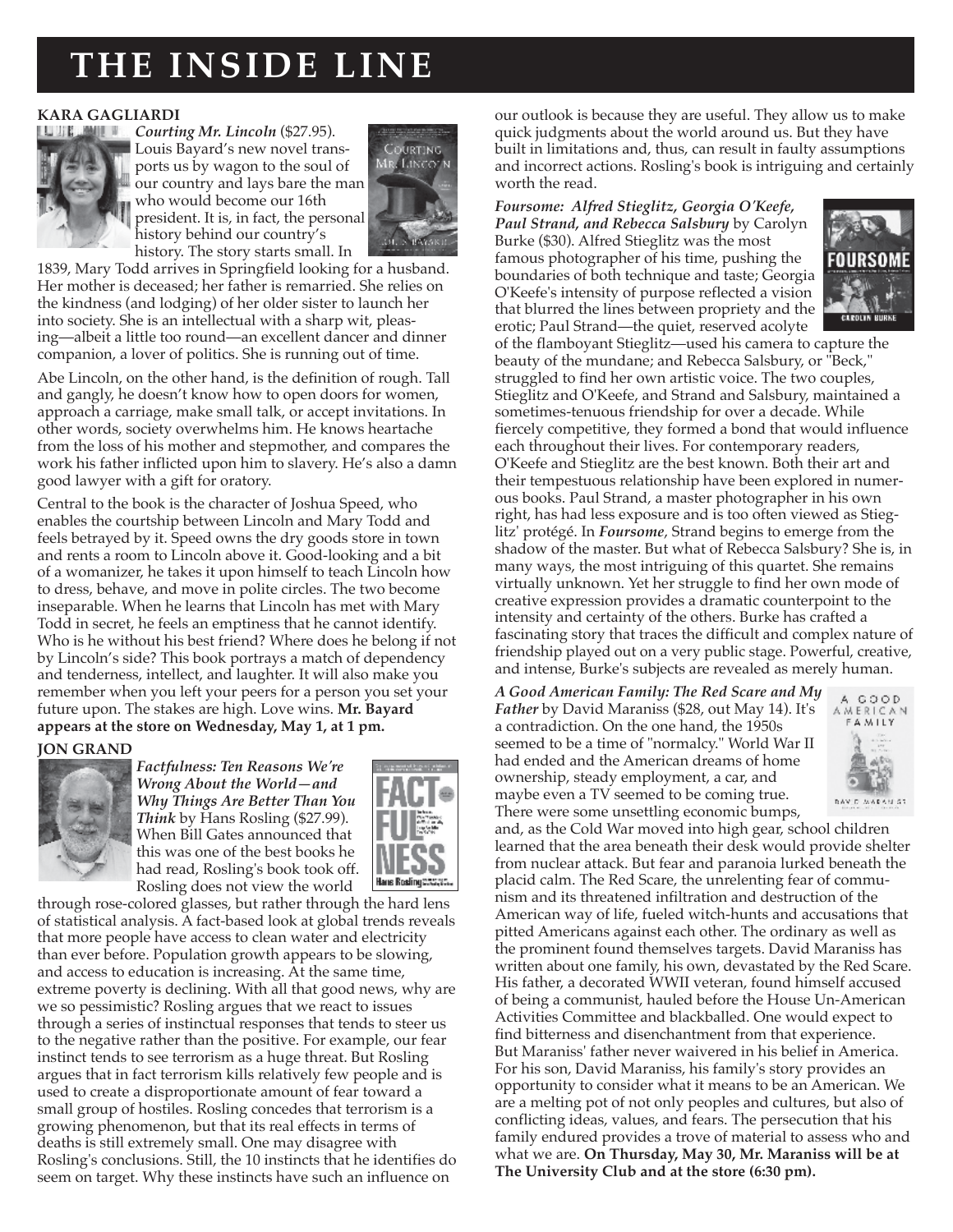#### **SHARMAN McGURN**



*Boy Swallows Universe* (\$26.99). Award-winning Australian journalist Trent Dalton's first novel is simultaneously a love story, a crime novel, and a fantasy containing elements of magical realism. I usually do not enjoy gruesome depictions of murder



and drug deals gone bad, or, for that matter, fantasy or science fiction, but I was absolutely mesmerized by this terrifying, funny, and tender book. Universal themes explored are the power of love, what constitutes a "good" (or "bad") person, imagination, and dreams and their role in how we view the world. All this is relayed through the perspective of a child who frequently has been traumatized by adult actions. Narrated by Eli Bell, age 12 at the book's outset, it introduces us to his mute and brilliant savant older brother, his heroin-addicted-drug-dealing mother, and her equally addicted-pusher-live-in boyfriend, as well as a cast of well-conceived and unsavory thugs, petty criminals, crime-syndicate bosses, corrupt policemen, aggressive newspaper reporters, and other members of the dark underworld of drug-infested Brisbane in the 1980s. Within this tough milieu is Eli, a sweet and loveable kid with an old soul. Despite their considerable flaws, Eli's love is strong for his mum and her boyfriend and for a few other interesting characters. Eli wants to be good and hopes to grow up to be a good man, too, despite the odds. He hopes to save his mum by taking her away from the dangerous environment of drugs and gangs; this desire and his love for her propels the narrative. Much of the book is autobiographical, which contributes to the realism in Dalton's prose. His use of humor is a wonderful and welcomed complement to the brutality described in some of the chapters. I hope this novel does as well in the U.S. as it has in Australia (where it is a bestseller), and that we hear more from Trent Dalton.

#### **KATHY RILEY**



*The Guest Book* by Sarah Blake (\$27.99, out May 7). Sarah Blake's third book is a grand novel that spans most of the 20th century. We are first introduced to the patriarchal couple, Ogden and Kitty Milton, in the 1930s. By the end of the book, we have seen



four generations of Miltons come of age. Each generation is confronted with the social issues of their decade, particularly the prejudices of WASPs against blacks and Jews. The lore of the Milton family is off-set by secrets and mistakes in judgment. Much of the story takes place on their private island, Crocketts Island, off the coast of Maine. The summer house and its surroundings supply a mythical setting for family traditions. Blake's description of this landscape borders on the poetic. This is an enjoyable read of time and place and family.

#### **CHARLOTTE ROBERTSON**



*The Lambs: My Father, a Farm, and the Gift of a Flock of Sheep* (\$26.99) by Carole George. This tender little book captures the importance of life, love, and lambs. The author, a retired international lawyer, purchased a small farmstead in central



Virginia, and, at the suggestion of her father, acquired a flock of 13 lambs. According to her dad, with whom she practiced law and to whom she was very close, "This ground calls for sheep."As luck would have it, only one sheep farm was open

#### **Happy Mother's Day**

*Mothering Sunday* by Graham Smith (\$15, paperback) *I Know This Much Is True* by Wally Lamb (\$16.99, paperback) *My Ex-Life* by Steven McCauley (\$16.99, out May 7 in paperback) *Little Fires Everywhere* by Celeste Ng (\$17, out May 7 in paperback) *The Language of Flowers* by Vanessa Diffenbaugh (\$17, paperback) *A Map of the World* by Jane Hamilton (\$15.95, paperback) *The Nix* by Nathan Hill (\$17, paperback) *Educated* by Tara Westover (\$28, hardcover) *The Tea Girl of Hummingbird Lane* by Lisa See (\$16.99, paperback) *The Matriarch: Barbara Bush and the Making of an American Dynasty* by Susan Page (\$32.50 hardcover) *Mothers of Sparta: A Memoir in Pieces* by Dawn Davies (\$16.99, paperback) *The Year of Magical Thinking* by Joan Didion (\$16, paperback) *Wild: From Lost to Found on the Pacific Coast Trail*  by Cheryl Strayed (\$16.95, paperback) *If It's Not One Thing, It's Your Mother* by Julia Sweeney (\$15, paperback) *Magnolia Table: A Collection of Recipes for Sharing* by Joanna Gaines (\$26.99, hardcover) *Cravings: Hungry for More* by Chrissy Teigen (\$29.99, hardcover) *At My Table: A Celebration of Home Cooking* by Nigella Lawson (\$35, hardcover) *The World According to Fannie Davis: My Mother's Life in the Detroit Numbers* by Bridgett Davis (\$28, hardcover) **Books About the Mother-Daughter Bond** *The Bean Trees* by Barbara Kingsolver (\$15.99, paperback) *My Name Is Lucy Barton* by Elizabeth Strout (\$17, paperback) *Where'd You Go, Bernadette* by Maria Semple (\$16.99, paperback) *The Patron Saint of Liars* by Ann Pachett (\$15.99, paperback) *Leaving Time* by Jodi Picoult (\$16, paperback) *Hot Milk* by Deborah Levy (\$16, paperback) *Missing Mom* by Joyce Carol Oates (\$14.95, paperback) *Mom & Me & Mom* by Maya Angelou (\$25, hardcover) *Paula: A Memoir* by Isabel Allende (\$16.99, paperback) *White Oleander* by Janet Finch (\$16, paperback) *The Joy Luck Club* by Amy Tan (\$16, paperback) *One True Thing* by Anna Quindlen (\$16, paperback) *Fortune's Daughter* by Alice Hoffman (\$16, paperback) *Swing Time* by Zadie Smith (\$17, paperback) *Divine Secrets of the Ya-Ya Sisterhood* by Rebecca Wells

(\$16.99, paperback)

on the Sunday that the decision was made, so she ended up with 13 Karakul lambs, an ancient Asian breed historically slaughtered for their pelts (think: Persian Lamb). Carole George had been a pianist since childhood, so she named her lambs after her favorite composers. As a detailed observer of both sheep and people, she chronicles the developing personalities of each lamb, their spontaneous frolicking, their sheepish habits, and their attachments to one another and to certain humans, particularly her father. While the lambs are growing up, her dad is growing old, and her time with him and the lambs feels more and more precious. This book is illustrated with lovely, atmospheric photographs of her sheep and their surroundings, and her writing often feels like poetry, which was also a shared love for her and her father. This touching memoir will be enjoyed by anyone who loves animals and appreciates the deep bond between animals and their people—in other words: most of us.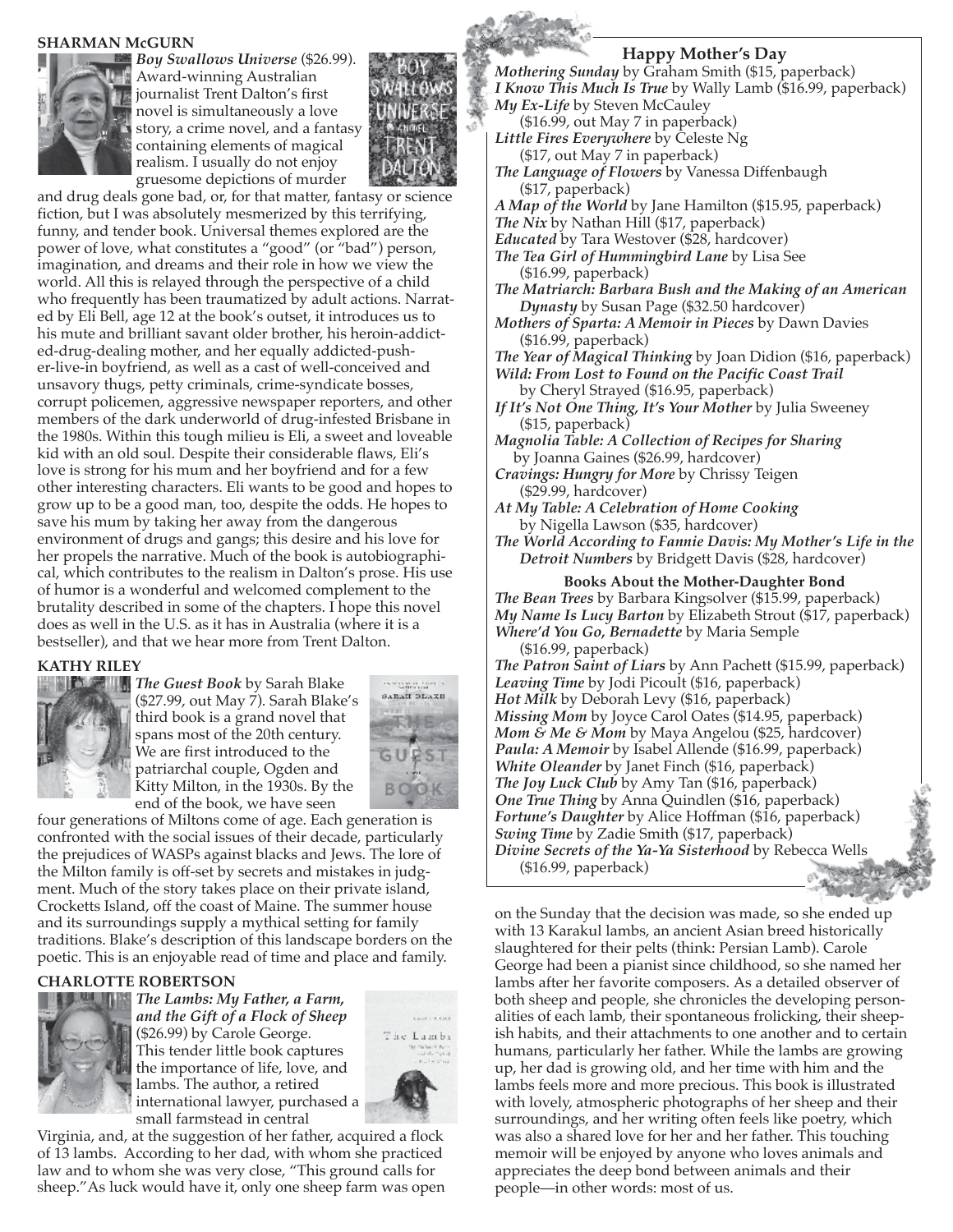#### **FRIDAY, MAY 3**

#### **8 am Breakfast and 12 noon Lunch Bernie's Book Bank Spring Benefit CLAYTON "ASTRO CLAY" ANDERSON**

NASA astronaut and award-winning author Clayton Anderson attends two events: a Book Lover's Breakfast and a Lunch benefitting Bernie's Book Bank, the leading provider of books to at-risk Chicagoland children. Mr. Anderson is the author of the award-winning book, *The Ordinary Spaceman: From Boyhood Dreams to Astronaut*, and several children's books. Tickets required; see **berniesbookbank.org**.

#### **SATURDAY, MAY 4**

**10:30 am, Special Storytime with Elephant & Piggie** See page 6.

#### **SUNDAY, MAY 5**

#### **2 pm, Wilmette Junior High School, 620 Locust Road Wilmette Public Library's "One Book, Everybody Reads"**

**ROSELLEN BROWN**

*The Lake on Fire* Ms. Brown discusses her book, the highlight of the Wilmette Public Library's 2019 "One Book, Everybody Reads" program. The novel is set against the 1893 World's Columbian Exposition, Chicago's Gilded Age, and a tumultuous social landscape. Free and open to the public.

#### **2:30 pm, Poetry Reading at the store**

**JESSICA WALSH** *The List of Last Tries* **JOHN McCARTHY** *Scared Violent Like Horses*

#### **TUESDAY, MAY 7**

**11 am, Rush Woman's Board Spring Reception and Luncheon Hilton Chicago, 720 S. Michigan**

> **MARY ROBINSON** *Climate Justice: Hope, Resilience, and the Fight for a Sustainable Future*

Mary Robinson, former President of Ireland and the United Nations Secretary-General's Special Envoy on Climate Change, speaks about her new book, a manifesto on one of the most pressing humanitarian issues of our time. For reservations, go to **thewomansboard.org**.

#### **11:30 am, Luncheon, The Union League Club JOHN C. HAVENS** *Heartificial Intelligence:*

*Embracing Our Humanity To Maximize Machines* Mr. Havens, the Executive Director of The Council on Extended Intelligence, asks questions such as these in his book: Where should machine automation end? Is it acceptable to have a digital assistant arrange your calendar, but not to have a robot spouse? Are companion robots acceptable for seniors in need of comfort, but not okay for toddlers exposed to emotional software that could influence their behavior?

#### **7 pm at the store**

See page 6.

**BOOK STALL AFTER HOURS COMEDY NIGHT** The **After Hours Comedy Night** returns to The Book Stall, this month featuring comics Vince Maranto, Kat Herskovic, Steven Springer, and Peter Lipsey. A \$25 ticket gets you a reserved seat and a \$5 gift certificate to Good Grapes, who supply the wine for the evening. Tickets available at **brownpapertickets.com**, not at the store.

**7 pm, Highland Park Public Library, 494 Laurel NATHAN HALE** *Nathan Hale's Hazardous Tales*

#### **WEDNESDAY, MAY 8**

**6:30 pm, Book Release Party at the store ALI WENZKE**

*The Art of Happy Moving: How to Declutter, Pack, and Start Over While Maintaining Your Sanity and Finding Happiness* Ms. Wenzke's new book provides practical tips on how to build a happier life before, during, and after a move. She and her family moved 10 times in 11 years, living in seven states across the U.S. before coming to Winnetka.

#### **WEDNESDAY, MAY 8**

**7 pm, a Family Action Network (FAN) Program, New Trier HS Winnetka, 385 Winnetka Ave.**

#### **THURSDAY, MAY 9**

**9 – 10:30 am, New Trier HS Northfield, 7 Happ Rd. LISA DAMOUR**

*Under Pressure: Confronting the Epidemic of Stress and Anxiety in Girls*

Dr. Damour speaks on the general topic "Under Pressure: Confronting the Epidemic of Stress and Anxiety in Youth" at her **Wednesday** FAN presentation. Free and open to the pubic. The **Thursday Grand Rounds** talk, "Under Pressure: Addressing the Rise of Stress and Anxiety in Youth" requires an RSVP. See **familyactionnetwork.net**.

#### **6:30 pm at the store**

**High School Creative Writing Night**

We welcome high school students studying with poets and educators **John O'Connor** (New Trier High School) and **Faisal Mohyuddin** (Highland Park High School.) Join us this evening to encourage and discover a new generation of talent. Free and open to the public.

**7 pm, Wilmette Public Library, 1242 Wilmette Ave. JESSICA HOPPER**

*Night Moves*

Chicago-based author, editor, and critic **Jessica Hopper** reads from her music memoir, an homage to vibrant corners of Chicago that have been muted by sleek development.

#### **SATURDAY, MAY 11**

**All-Day Book Fair for Central School, Wilmette** See page 6.

**11 am, Michigan Shores Club, 911 Michigan Ave., Wilmette "Literature for All of Us" Spring Luncheon KATHLEEN ROONEY**

*Lillian Boxfish Takes a Walk*

Chicago author **Kathleen Rooney** is the featured speaker at the annual **Literature for All of Us** spring luncheon. The organization is a not-for-profit that provides trauma-informed literacy support for hundreds of underserved young people (age 12 and up) through weekly book groups at Chicagoland sites. For more information or tickets, call Lauren Berndt at 847 869-7323 or or visit **literatureforallofusorg**.

#### **MONDAY, MAY 13**

**7 – 9 pm, Live Lit Storytelling Class**

**JEREMY OWENS**

Take part in this **Live Lit Storytelling Class** with **You're Being Ridiculous** founder and host **Jeremy Owens**. The class will help participants develop their voice and storytelling skills for the purpose of live-lit performance. This class is open to all. Class fee required; go to **brownpapertickets.com**.

#### **TUESDAY, MAY 14**

**4:30 pm, Writing Workshop for kids age 12-17 JENNIFER DONNELLY** *Stepsister*

See page 6.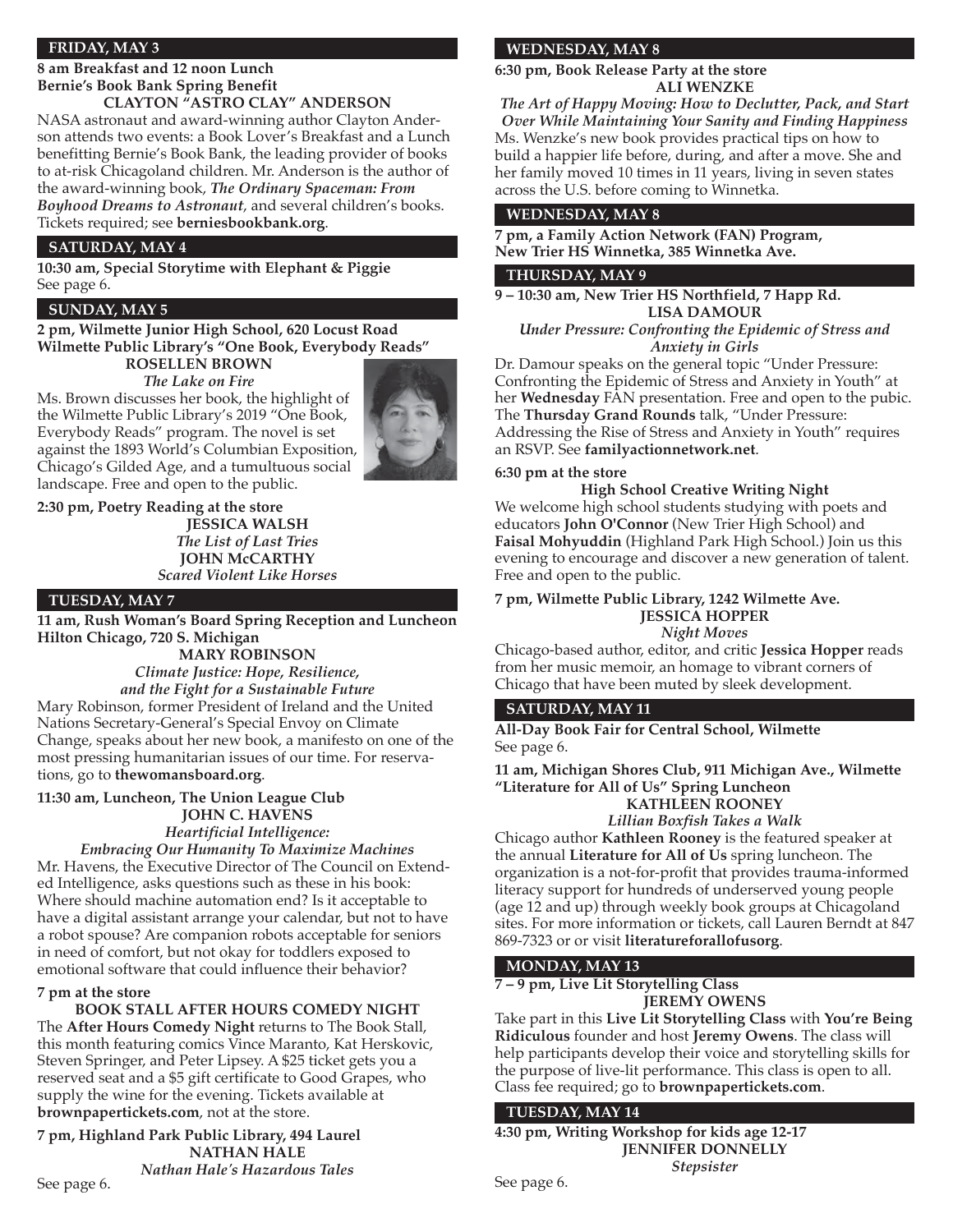#### **THURSDAY, MAY 16**

#### **11:30 am, Luncheon, The Union League Club ELIZABETH COBBS** *The Tubman Command*

Novelist, historian, and documentary filmmaker Cobbs speaks about her historical novel that brings to light the bravery and brilliance of American icon Harriet Tubman.

#### **12 noon, Luncheon, University Club of Chicago, 76 E. Monroe ANDREW CURRAN**

#### *Diderot and the Art of Thinking Freely*

Wesleyan University professor Curran's new book shows how Diderot's personal turmoil was an essential part of his genius and his ability to flaunt taboos, dogma, and convention.

#### **FRIDAY, MAY 17**

#### **12 noon, Luncheon, University Club of Chicago DAVID LOUGH** *My Darling Winston:*

*The Letters Between Winston Churchill and His Mother* English author Lough speaks about the collection he edited of the personal letters between Winston Churchill and his mother, Jenny Jerome, between 1881, when Churchill was just six, and 1921, the year of Jenny's death.

#### **SATURDAY, MAY 18**

#### **7 pm at the store**

#### **You're Being Ridiculous**

Join us for a Winnetka edition of the beloved Chicago live-lit storytelling show **You're Being Ridiculous**. **Jeremy Owens** is the creator, producer and host of this long-running show. Tickets are \$12, which includes a \$5-off coupon to entice you to buy a book, and we'll pour you a glass of wine, too. Space is limited, so get your tickets today at **brownpapertickets.com**.

#### **SUNDAY, MAY 19**

**10 am, Temple Beth Israel, 3601 W. Dempster St., Skokie HOWARD REICH**

> *The Art of Inventing Hope: Intimate Conversations with Elie Wiesel*

Veteran *Chicago Tribune* journalist Reich, whose parents were survivors of the Holocaust, looks back on his greatest opportunity as a writer and journalist: his numerous conversations with the Nobel laureate. Open to the public.

#### **2 pm at the store**

#### **RODGER KAMENETZ**

*Yonder*

Kamenetz, the author of *The Jew In the Lotus*, reads from his collection of prose poems with homages to forebears from Baudelaire to Max Jacob, Russell Edson to Kafka.

#### **MONDAY, MARCH 20**

**7 pm, Evanston Township High School A FAN Program**

#### **EMILY BAZELON**

*Charged: The New Movement to Transform American Prosecution and End Mass Incarceration*

*New York Times Magazine* correspondent Bazelon speaks on her book that exposes the unchecked power of the prosecutor as a driving force in America's mass incarceration crisis.

#### **TUESDAY, MAY 21**

#### **7 pm, Highland Park Library, 494 Laurel JULIE ORRINGER** *The Flight Portfolio*

Ms. Orringer, the bestselling author of *The Invisible Bridge*, returns to occupied Europe in her new historical novel based on the true story of Varian Fry's extraordinary attempt to save the work, and the lives, of Jewish artists fleeing the Holocaust.

#### **WEDNESDAY, MAY 22**

**12 noon, Luncheon, University Club of Chicago IVO DAALDER**

*The Empty Throne: America's Abdication of Global Leadership*

**Ivo Daalder**'s new book is an inside portrait of America's abdication of its vital international leadership role, the greatest lurch in US foreign policy since the decision to retreat back into Fortress America after World War I. Mr. Daalder



is the president of the Chicago Council on Global Affairs and was the U.S. Ambassador to the North Atlantic Treaty Organization under President Obama.

#### **THURSDAY, MAY 23**

**5 pm, The Union League Club, 65 West Jackson Blvd., Chicago DR. SHAILI JAIN**

*The Unspeakable Mind: Stories of Trauma and Healing from the Frontlines of PTSD Science* 

In her new book, Dr. Jain, a psychiatrist and post-traumatic stress disorder (PTSD) specialist, presents a nuanced cartography of PTSD.

#### **6:30 pm, The Book Stall Talks Business LYDIA FENET**

*The Most Powerful Woman in the Room Is You* Ms. Fenet takes readers on her 20-year journey from intern to global head of strategic partnerships at Christie's Auction House. She shares the sales approach that has shaped her career, and helped her raise more than half a billion dollars for nonprofits around the world. Ms. Fenet will be in conversation with **Nancy Doyle**, author of *Manage Your Financial Life*.

#### **SATURDAY, MAY 25**

**10:30 am, Special Storytime**

**DIANA SUDYKA**

*When Sue Found Sue: Sue Hendrickson Discovers Her T. Rex* See page 6.

#### **THURSDAY, MAY 30**

#### **Two events**

**• 12 noon, Luncheon, University Club of Chicago, 76 E. Monroe**

**• 6:30 pm at the store DAVID MARANISS**

*A Good American Family: The Red Scare and My Family* Pulitzer Prize-winning author Maraniss captures the fear and paranoia that gripped America during the Red Scare of the 1950s in this book that tells the chilling yet affirming story of his family's ordeal, from blacklisting to vindication. See Jon's review on page 2.



#### **MONDAY, JUNE 3**

**6 pm, University Club of Chicago, 76 E. Monroe Unscripted: An Intimate Conversation with VALERIE JARRETT** *Finding My Voice: My Journey to the West Wing* 

*and the Path Forward*

Valerie Jarrett will join her friend Bruce Dold, the *Chicago Tribune*'s publisher and editor-in-chief, for a conversation to discuss her new book. **This is a ticketed event**, available at **eventbrite.com** or by calling us at **847 446-8880**. Each ticket includes a copy of the book. This evening is part of the Tribune's Unscripted series of conversations moderated by celebrated journalists.

**All events at clubs outside the store require reservations; call us at 847 446-8880. Business casual attire required. No denim please.**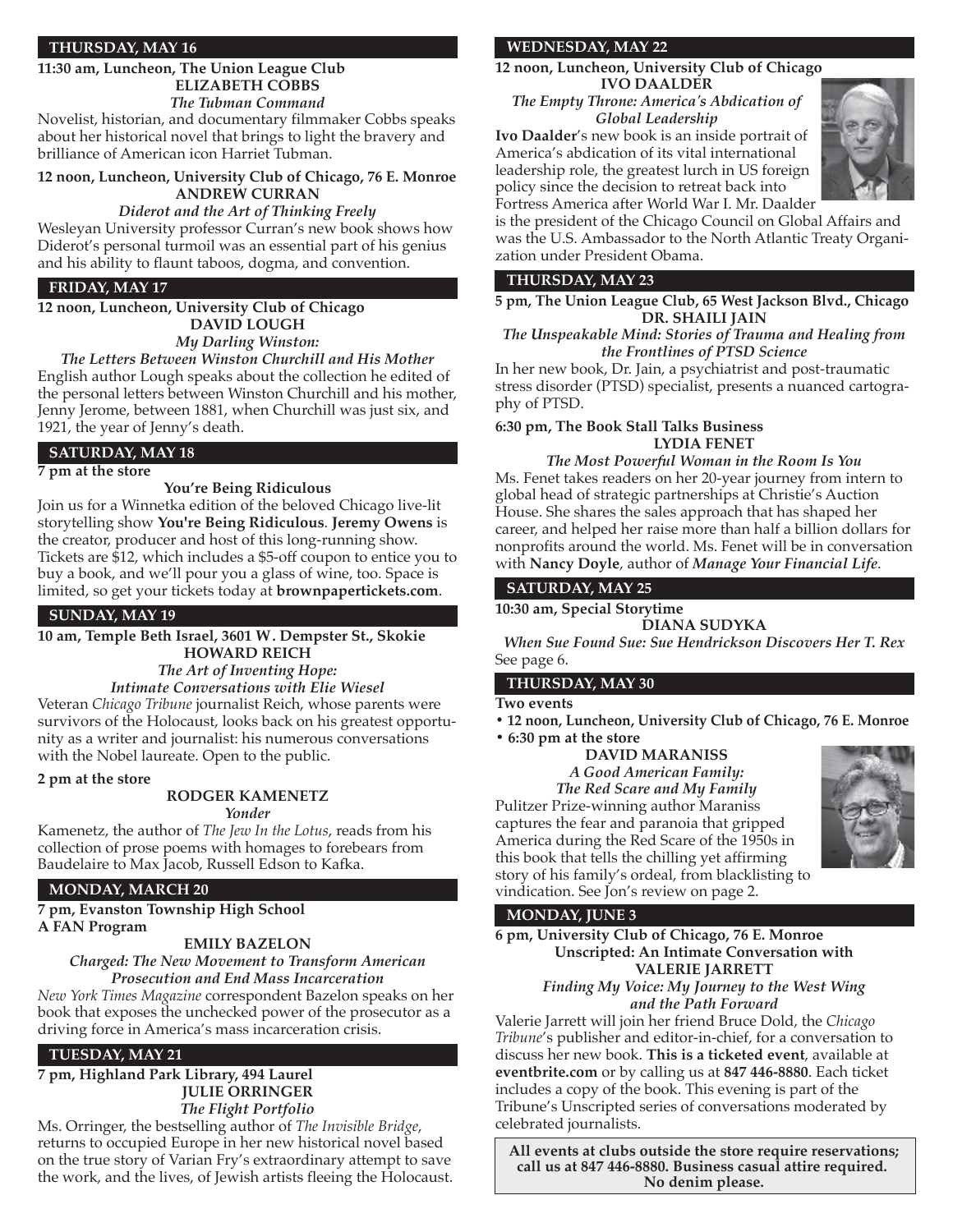# *the childrens's line...*





*Hello, Children and Children's Book Fans,*

We're starting May off by celebrating Children's Book Week. I hope you can come join us! On **Wednesday, May 1, at 7 pm**, our friends at the

Skokie Public Library will be hosting author

**KARI PATCH Julie Berry** with her new young



adult novel, *Lovely War*. Ms. Berry's critically acclaimed writing has been called "haunt-

ing and unforgettable" and "utterly original and instantly engrossing." In a review that described the book as "a novel you'll want to steal from your teen's nightstand," the *Washington Post* said, "Pick an adjective—sweeping, sprawling, epic, Olympian—and yet none quite conveys the emotional width and depth of Julie Berry's brilliant new novel, *Lovely War*." We can't wait to hear Ms. Berry speak about this gem in person. Registration is free for this event, but is required. You can register with the Skokie Public Library at **skokielibrary.info**.

Then we have not one, but two chances to meet **Elephant and Piggie** in the store! Join Elephant and Piggie Live and in Person (or is that Pig-son?) for storytime and crafts centered around Mo Willems' charming series. A great photo-op for your little ones! They'll be in the store for a special storytime on **Thursday, May 2 at 10 am**. If you



can't make it in that morning, fear not! Elephant and Piggie will be back to visit during our normal Saturday Storytime at **10:30 am on Saturday, May 4**.



The following week an author will be visiting another of our area libraries. On **Tuesday, May 7 at 7 pm**, author/graphic novelist **Nathan Hale** will be at the Highland



Park Library. Mr. Hale is the author and illustrator of the Eisner-nominated, *New York Times* bestselling graphic novel series *Nathan Hale's Hazardous Tales*. He is also the author of the graphic novels *One Trick Pony* and the recently released *Apocalypse Taco*. Come listen to his stories and watch him draw!

On **Saturday, May 11**, we host a book fair here at the store for Central School, Wilmette. The complete schedule for that day:

- **9:30 to 10:30 am:** Volunteers (and their dogs) from Sit Stay Read will be in the store. This is a chance to read a book to a nonjudgemental and interested dog.
- **10: 30 11 am:** Our Saturday Storytime boasts a guest reader. Former Central School teacher Kevan Truman shares his favorite picture books.
- **11 am 12 noon: Tom Watson**, the author of the beloved *Stick Dog* and *Stick Cat* series, leads kids in a free drawing workshop. We'll supply the materials, while you learn how to draw his characters and hear some stories about how he gets his ideas. Come with some questions, and



get a book signed. Tom draws a Stick Dog in each book! **At any time during the day, mention you are here for Central School in Wilmette, and 20% of your purchase will go to support the school's library.**

We're thrilled to be hosting best-selling author **Jennifer Donnelly** for her new book, *Stepsister*, and for a fairy tale writing workshop on **Tuesday, May 14 at 4:30 pm**. Ms.







Donnelly is the author of the 2003 Carnegie Medal, *Los Angeles Times* Book Prize, and Printz Honor-awarded novel *A Northern Light*; the *Kirkus* and Chicago Public Library Best Book of the Year *Revolution*; and many other acclaimed books. The Book Stall will supply everything you need for the workshop. This writing workshop is recommended for ages 12 and up, and reservations are required. **The cost of the workshop is a \$5 Book Stall gift card purchased the day of the event. Call us at 847 446-8880, or email events@thebookstall.com to reserve your spot. Space is limited.**



On **Saturday, May 25**, **at 10:30am**, Chicagobased illustrator **Diana Sudyka** will be joining us to close out Saturday Storytime for May. She'll celebrate the recently released *When Sue Found Sue: Sue Hendrickson* 



*Discovers Her T. Rex* (about everyone's favorite dinosaur, Sue, from the Chicago Field Museum). Subject matter and aesthetic choices for Ms. Sudyka's paintings are largely informed by a deep passion for the natural world, and inspired by a love of various folk art traditions. She still sometimes volunteers in the Chicago Field Museum of Natural History bird lab. Perfect for young science and nature lovers.

We hope to see you in the store! Until next month, Happy reading! Kari P.

#### **AMY TROGDON**



*A Piglet Named Mercy* by Kate DiCamillo, illustrated by Chris Van Dusen (\$18.99). This picture book is a prequel to the bestselling *Mercy Watson* chapter book series. The Watsons live ordinary lives—one might say too



ordinary. One day a tiny piglet finds her way into their lives, and things are never the same again. Great read-aloud with Van Dusen's colorful illustrations. *Ages 3-5*



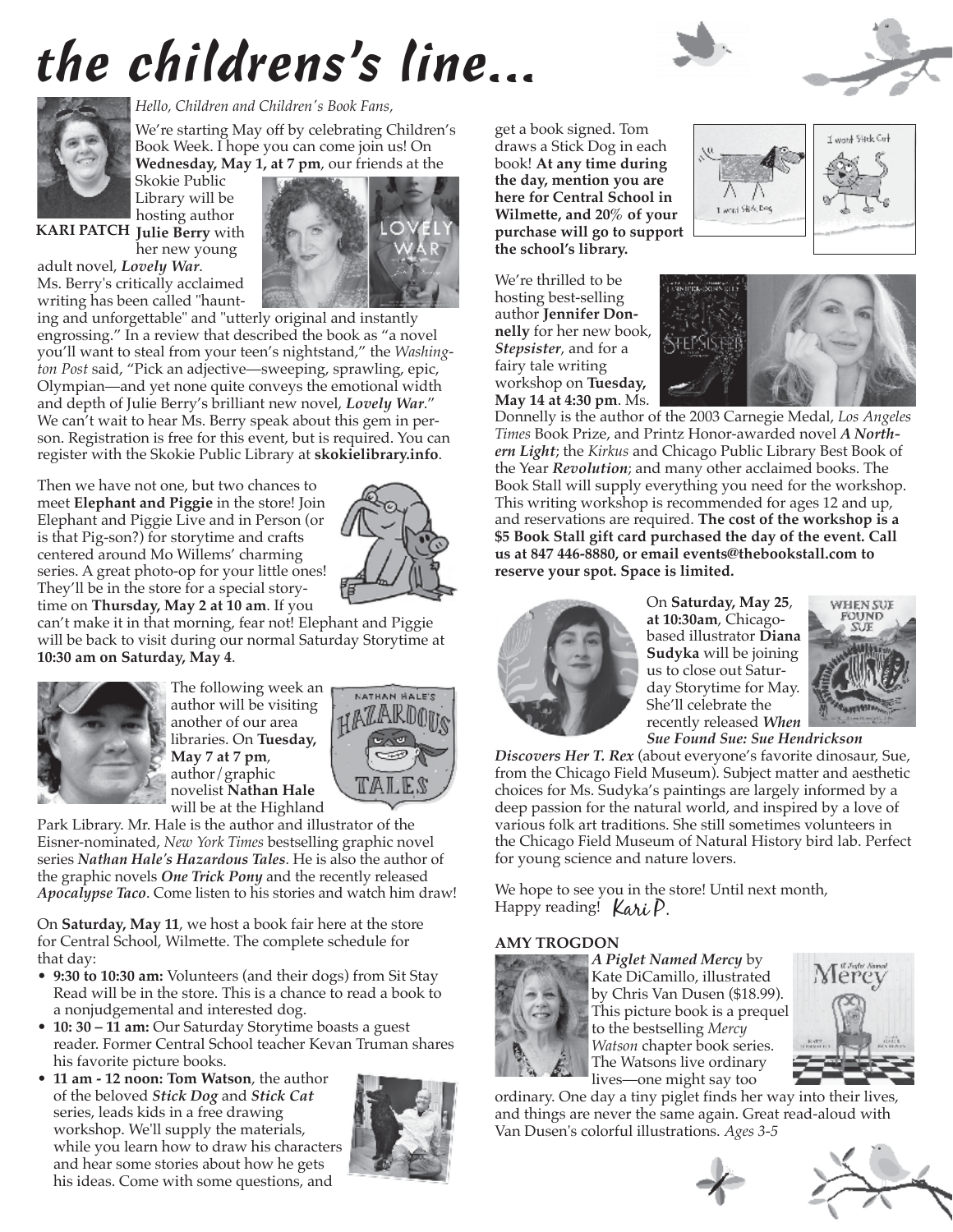*The Undefeated* by Kwame Alexander, illustrated by Kadir Nelson (\$17.99). "This is for the unforgettable. The unafraid. The undefeated." The poetry of Kwame Alexander, paired with the detailed oil paintings of Kadir Nelson, make this book a stunning tribute to all African Americans of the past, present, and future—to their resilience,



beauty, and ingenuity. "Black. Lives. Matter." A must-read for all ages.

*Because of the Rabbit* by Cynthia Lord (\$17.99). Emma and her game warden Dad rescue a rabbit on the last night of summer vacation. Emma believes rabbits are lucky, and she is going to need some luck. She has been home-schooled her whole life, and tomorrow she will begin 5th grade at a Maine public school. She is nervous but also excited to ride the school bus and eat in



the cafeteria. She desperately wants a best friend. Her older brother, Owen, started public school last year and immediately got involved with new friends and sports, leaving Emma very lonely. Despite all her preparations, Emma's first day does not go well. She is paired with a boy, Jack, to do a special project. Jack, probably on the autism spectrum, doesn't stay on topic, interrupts, and doesn't fit in. Emma is worried she, too, will be perceived as "different." But Jack does love animals, so they bond over Emma's rabbit. Through her rabbit and new experiences, Emma finds integrity, honesty, and friendship. *Ages 8-12*

*Sweeping Up The Heart* by Kevin Henkes

(\$16.99). Amelia, a 7th grader, is having a "staycation" over spring break. Her best friend is in France for the year and her somewhat distant professor father will not take her to Florida. Mrs. O'Brien, her longtime housekeeper, consoles her with the promise of baked goodies and spending time at Louise's clay studio, her home away from



home. At the clay studio, Amelia finds a strange boy sitting in her place. Casey is visiting his Aunt Louise while his parents discuss a possible divorce. Casey and Amelia begin to get acquainted. At lunch Casey spies a woman who resembles Amelia. Could she be related to Amelia? As they work to solve the mystery, Amelia and Casey gain an understanding of themselves and those they love. With themes of friendship, loss, and loneliness, Amelia's life is changed forever in one short week. *Ages 9-12*

#### **BETSY BALYEAT**



*Our Castle by the Sea* by Lucy Strange (\$17.99). Twelve-year-old Petra lives in a lighthouse on the coast of England. On a clear day she can see right across the sea to France. She lives with her mother, who is German, an older sister, and her father who is the light-



house keeper. When World War II begins, friends and neighbors turn against the family, and before long her mother is accused of treason and sent to an internment camp. Petra is confident her mother is innocent, but someone has been sending state secrets to the Nazis. The stakes seem to rise slowly, coming to a breaking point as Petra's family tragedy intertwines with the grim reality of Dunkirk, which pulls both her father and her sister and their small boats into action. The slow dismantling of Petra's faith in her loved ones adds a gripping instability to the growing unease in this wartime thriller. *Ages 11-14* 

*The Last Last-Day-of-Summer* by Lamar Giles, illustrated by Dapo Adeola (\$16.99). Cousins Otto and Sheed are the local sleuths in their zany Virginia town. As summer winds down, the boys are craving just a little bit more time for fun, even though they bicker about just what kind of fun they want to have. Before they can make a decision, a man with limbs that can stretch like



taffy suddenly appears and instructs the boys to take a photo of their town and its unsuspecting people with his vintage camera. This camera freezes residents in place and time as soon as the shutter clicks. Added to this crazy mix of characters is a superhero named Timestar, who emerges from a portal in the sky, launching a madcap struggle between good and evil. Will the boys be able to save their town? This imaginative book, the first in a series, is one to watch for. *Ages 10-12* 

*When I Was Summer* by J.B. Howard (\$17.99). High school junior Nora is already an accomplished bass player and the only girl in a four-member band called Blue Miles. The band has been invited to play a gig in San Francisco, which could propel them into the spotlight. Nora secretly plans the band's trip so they will have gigs in three towns that she has identified



as possible places where she might find her birth-mother. For nearly 16 years, Nora has wondered who her birth parents were, and now she has an unexpected clue to follow to find her birth-mother. Skillful storytelling interweaves Nora's passion for music and her heartfelt hope that finding the answer she seeks will help her understand where she came from. Nora's combination of grit, humor, and vulnerability compels readers to join her on this journey of self-discovery. *Ages 13 up* 

*White Rose* by Kip Wilson (\$17.99). As children, Sophie Scholl and her brother Hans were enthusiastic members of the Hitler Youth Organization. However, over time Sophie paid attention to what was happening around her: the Nazis choke-hold tightened and round-ups of dissenters and Jews escalated, and she became determined to resist. As members of the



White Rose Society, she, her brother, and some university students began writing and distributing leaflets promoting an uprising against Hitler. This work attracted the attention of Nazi sympathizers, who alerted the Gestapo of their suspicious activities, and they were ultimately caught and turned in by a university custodian. Sophie and other members of the White Rose were interrogated, tried, and ultimately executed. Organized in repeated sections that move forward and backward in time, Sophie's voice is clearly heard in beautiful free-verse poems. Many pieces of this narrative—demonizing a population, standing silently as people are mistreated, fighting against harmful policies—are timely and relevant. This is an excellent addition to the World War II canon, a tale based on the real life of a young activist, supported by extensive background. *Ages 12-18*